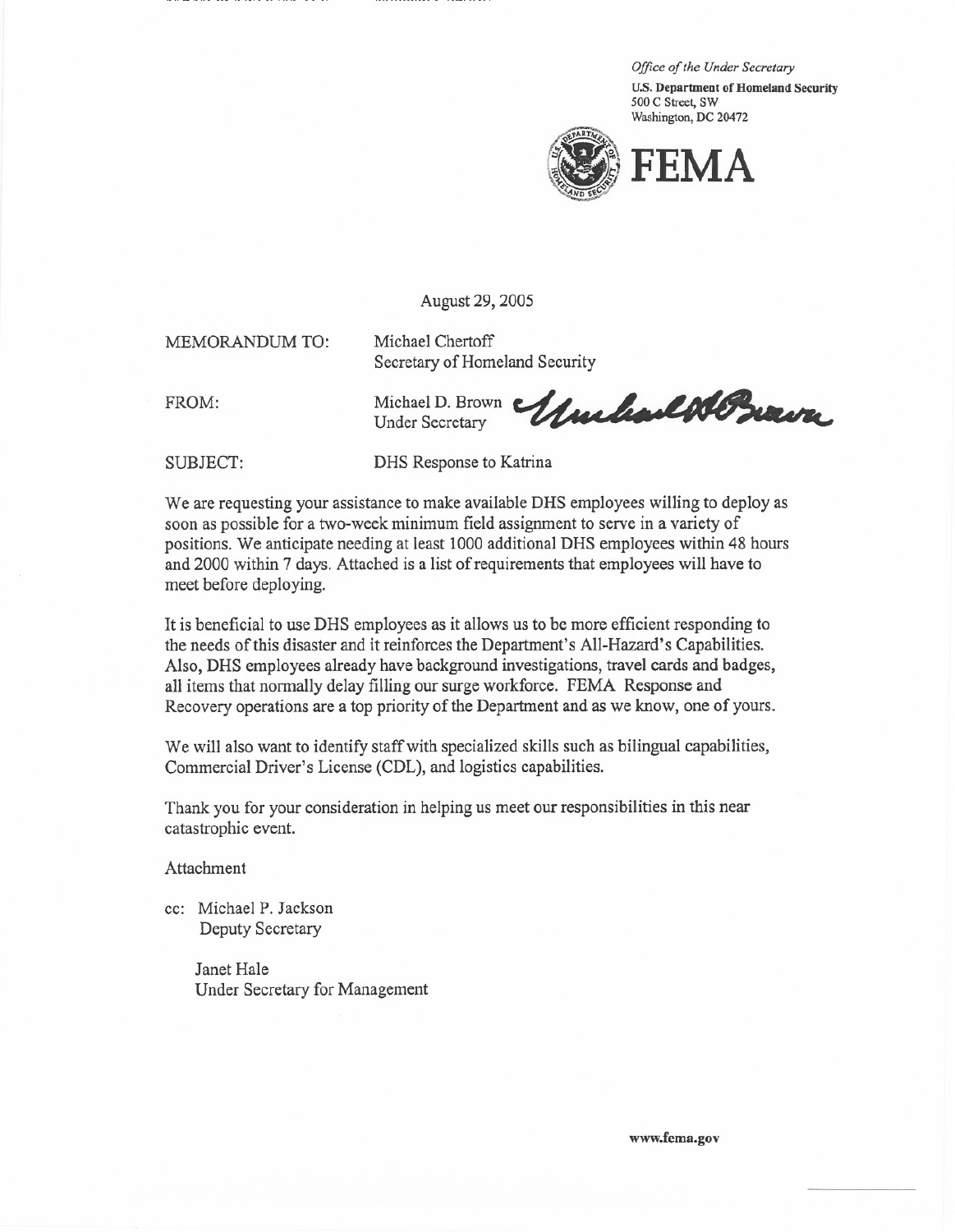## Attachment

### Requirements:

You must have your supervisor's approval.

Contact your Human Resource Office to follow-upwith FEMA Human Resource Office You must be physically able to work in a disaster area without refrigeration for medications and have the ability to work in the outdoors all day. Must be willing to work long hours under arduous conditions.

#### Role of Assigned Personnel:

Establish and maintain positive working relationships with disaster affected communities and the citizens of those communities.

Collect and disseminate information and make referrals for appropriate assistance. Identification of potential issues within the community and reporting to appropriate personnel.

Convey a positive image of disaster operations to government officials, community organizations and the general public.

Perform outreach with community leaders on available Federal disaster assistance.

### Training will be provided:

A roster of available personnel will be developed and made available as components identify personnel for deployment.

Selected personnel from the roster will be given training in Emmitsburg, Maryland, Atlanta, Georgia and Orlando, Florida, before you are deployed to the field.

You will be expected to use government credit cards (in good standing) for transportation, lodging, meals and other incidentals.

Contact your agency financial officer for information on obtaining government credit card (if you do not hold one).

### Point of Contact to accept and process your assignment:

Human Resource Operations Branch, 202-646-4040 You will be walked through the system for further processing and deployment.

#### Deployment Information:

Selected personnel will either go to Atlanta, Georgia for Community Relations Training or Orlando, Florida for all other Training and assignments.After which they will be deployed to a disaster Joint Field Office (FCO) when conditions are safe. Some organizational clothing and equipment will be supplied.